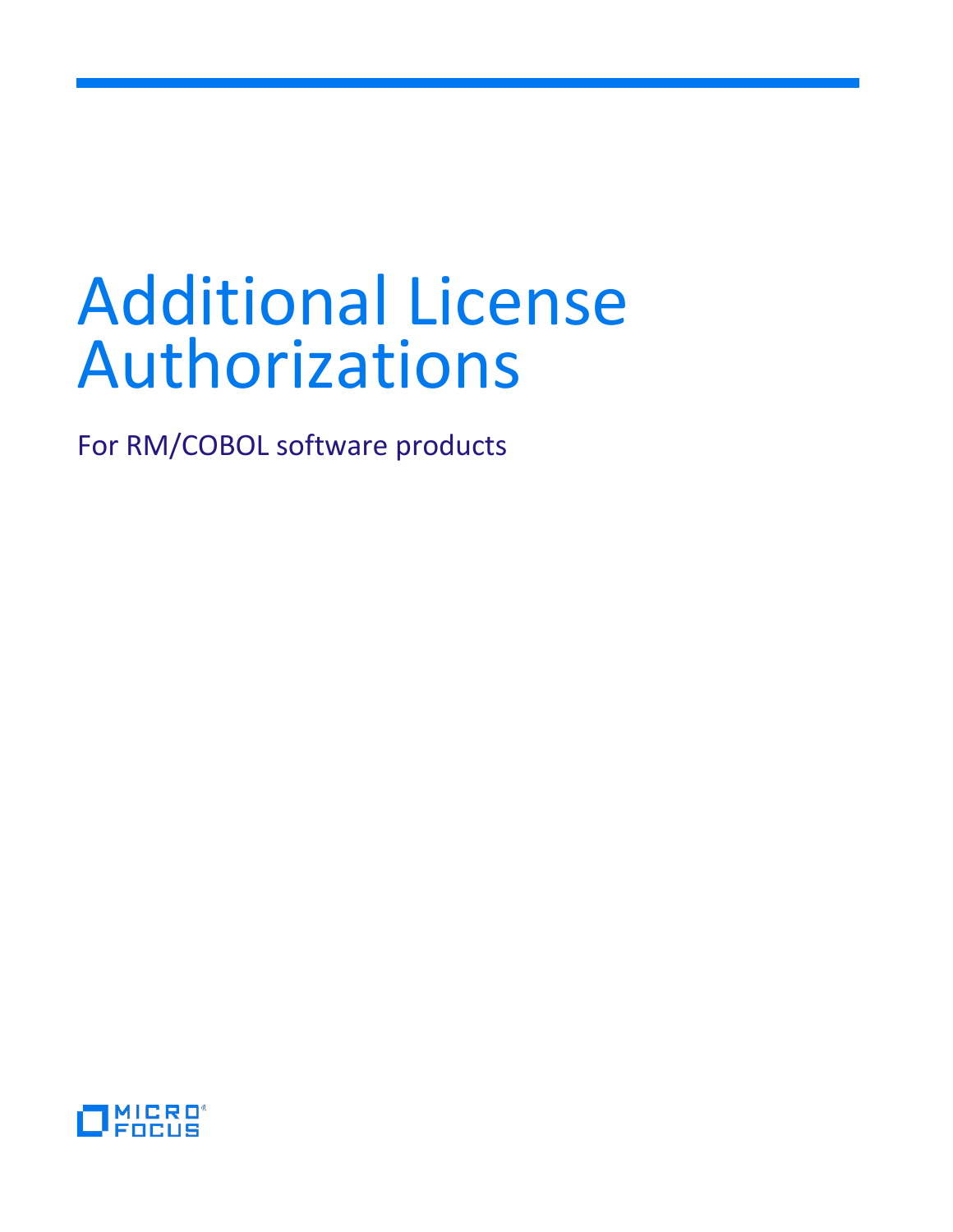This Additional License Authorizations document ("ALA") set forth the applicable License Options and additional specific software license terms that govern the authorized use of the software products specified below, and are part of the applicable agreement (i.e., Micro Focus End User License Agreement; and/or any separate agreement that grants Licensee a license to such products (e.g., Customer Portfolio Terms or other Master Agreement); and/or Quotation) (the "Applicable Agreement"). Capitalized terms used but not defined herein shall have the meanings set forth in the Applicable Agreement.

# **Products covered**

| <b>Products</b>                                        | E-LTU or<br>E-Media<br>available * | Non-production<br>software class ** | <b>Term License</b><br>Non-production<br>software class (if<br>available) |
|--------------------------------------------------------|------------------------------------|-------------------------------------|---------------------------------------------------------------------------|
| <b>Relativity Data Manager</b>                         | Yes                                | Class 2                             | Class 2                                                                   |
| <b>Relativity Data Server</b>                          | Yes                                | Class 2                             | Class 2                                                                   |
| <b>Relativity DBA</b>                                  | <b>Yes</b>                         | Class 2                             | Class 2                                                                   |
| <b>Relativity Designer</b>                             | Yes                                | Class 2                             | Class 2                                                                   |
| RM/COBOL Deployment System                             | <b>Yes</b>                         | Class 2                             | Class 2                                                                   |
| RM/COBOL Development System                            | Yes                                | Class 2                             | Class 2                                                                   |
| RM/COBOL Runtime System (all variants)                 | <b>Yes</b>                         | Class 2                             | Class 2                                                                   |
| RM/COBOL SDK                                           | Yes                                | Class 2                             | Class 2                                                                   |
| RM/InfoExpress Server                                  | Yes                                | Class 2                             | Class 2                                                                   |
| <b>WOW Extensions</b>                                  | Yes                                | Class 2                             | Class 2                                                                   |
| Xcentrisity Business Information Server (all variants) | Yes                                | Class 2                             | Class 2                                                                   |
| <b>XML Extensions</b>                                  | Yes                                | Class 2                             | Class 2                                                                   |

\* Any product sold as E-LTU or E-Media shall be delivered electronically regardless of any contrary designation in a purchase order. \*\* Additional licenses solely for non-production use may be available as specified in the Non-Production Licensing Guide found at **[software.microfocus.com/legal/software-licensing](http://software.microfocus.com/legal/software-licensing)** depending on the non-production software class specified above. Any such nonproduction licenses will be subject to the Non-Production Licensing Guide and the applicable License Option terms and conditions set forth in this ALA.

# **Definitions**

| Term                    | <b>Definition</b>                                                                                                                                                                                                                                                                                                                                                                                                                                               |
|-------------------------|-----------------------------------------------------------------------------------------------------------------------------------------------------------------------------------------------------------------------------------------------------------------------------------------------------------------------------------------------------------------------------------------------------------------------------------------------------------------|
| <b>Batch Processing</b> | Means the execution of one or more tasks, transactions or programs by a computer system without the<br>continuous interaction of the end user with the Licensed Software for the entire period during which<br>each such task, transaction or program is being executed by the system. Batch processing includes<br>situations where a queue of jobs is processed as resources become available and is in contrast to<br>transaction or interactive processing. |
| <b>Concurrent Users</b> | Means individuals who, at the same point in time, have accessed or used the Licensed Software via any<br>device or other software program, directly or indirectly, regardless of how such access occurs or whether<br>such user uses any hardware or software that reduces the apparent number of users who are using the<br>Licensed Software, such as by using a terminal service.                                                                            |
| Container               | Means an isolated user-space instance created using operating-system-level virtualization, also known as<br>containerization. A program running inside a Container whether standalone or using an orchestration<br>technology, can only see the resources and devices assigned to the Container. Examples of such<br>container technologies include Docker and podman and examples of orchestrators include Kubernetes<br>and Open Shift.                       |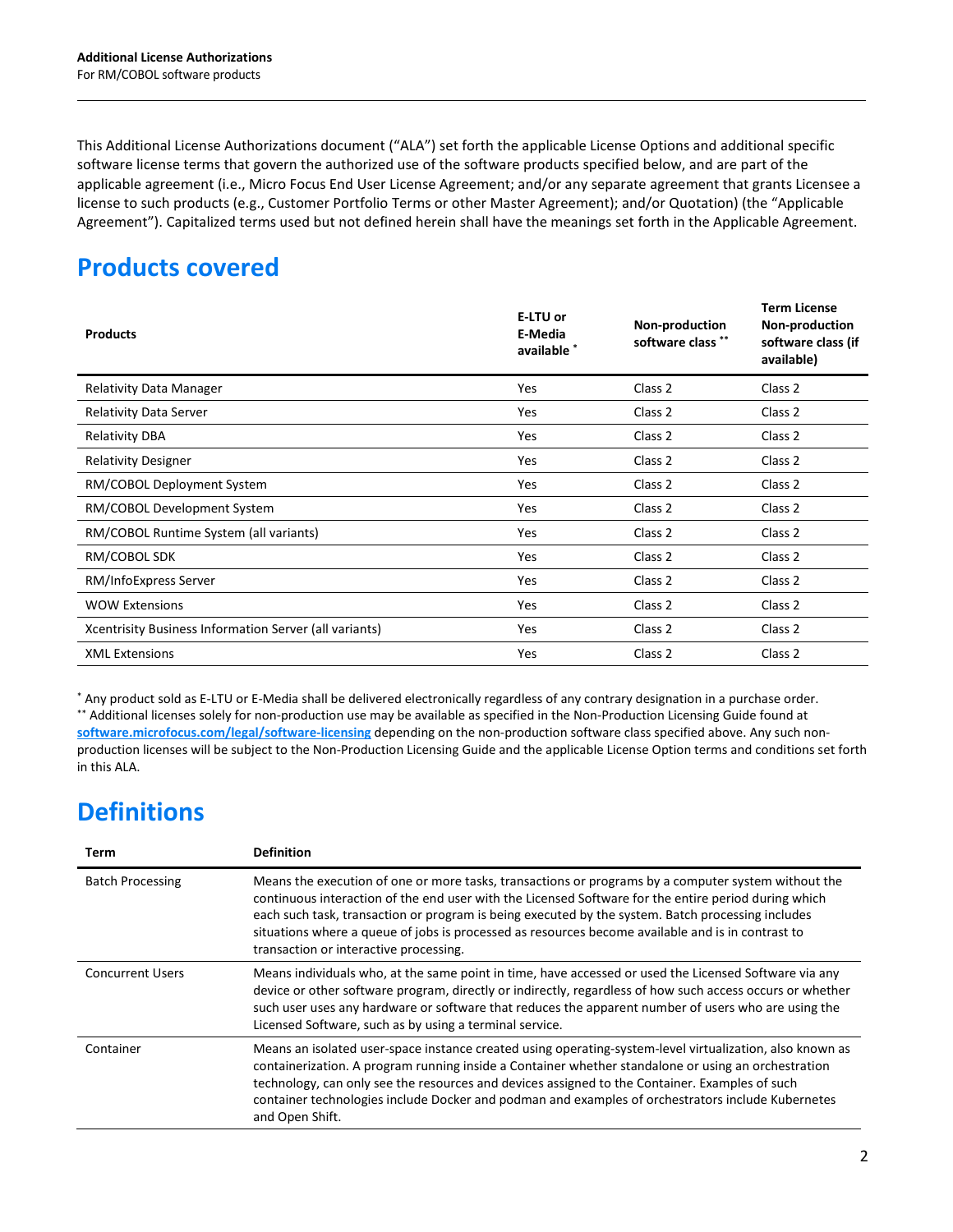#### **Additional License Authorizations**

For RM/COBOL software products

| <b>Term</b>                       | <b>Definition</b>                                                                                                                                                                                                                                                                                                                                                                                                                                                                                                                                                                                                                                                                                                                                                                                                                           |
|-----------------------------------|---------------------------------------------------------------------------------------------------------------------------------------------------------------------------------------------------------------------------------------------------------------------------------------------------------------------------------------------------------------------------------------------------------------------------------------------------------------------------------------------------------------------------------------------------------------------------------------------------------------------------------------------------------------------------------------------------------------------------------------------------------------------------------------------------------------------------------------------|
| Core                              | Means a physical (not virtual) subunit within a CPU on a single chip that handles the main computational<br>activities of a computer. A CPU may have one or more Cores and therefore be a "Multicore CPU" if it has<br>more than one Core.                                                                                                                                                                                                                                                                                                                                                                                                                                                                                                                                                                                                  |
| CPU or Central Processing<br>Unit | Means a data processing unit, normally identified with a single microchip mounted on a single circuit<br>board and can comprise several Cores.                                                                                                                                                                                                                                                                                                                                                                                                                                                                                                                                                                                                                                                                                              |
| E-LTU and E-Media                 | Means products which are electronically delivered only, and as such any reference to FOB Destination or<br>delivery methods that are stated on your purchase order other than electronic shall be null and void with<br>respect to these E-LTU or E-Media products.                                                                                                                                                                                                                                                                                                                                                                                                                                                                                                                                                                         |
| <b>Hard Partitioning</b>          | Means using hard physical partitioning to physically segment a single larger server or machine into<br>separate and distinct smaller systems where each separate system acts as a physically independent, self-<br>contained server or machine with its own CPUs, operating system, separate boot area, memory,<br>input/output subsystem and network resources (each known as a "Hard Partition"). Examples of Hard<br>Partitioning methods include: Dynamic System Domains (DSD) -- enabled by Dynamic Reconfiguration<br>(DR), Solaris Zones (also known as Solaris Containers, capped Zones/Containers only), LPAR (adds DLPAR<br>with AIX 5.2), Micro-Partitions (capped partitions only), vPar, nPar, Integrity Virtual Machine (capped<br>partitions only), Secure Resource Partitions (capped partitions only), and Fujitsu's PPAR. |
| Named User                        | Means a single user that has been authorized by Licensee to use the Licensed Software.                                                                                                                                                                                                                                                                                                                                                                                                                                                                                                                                                                                                                                                                                                                                                      |
| Platform                          | Means a hardware chipset (e.g., PA-RISC, Itanium, x86, or SPARC) and operating system (e.g., Windows,<br>Linux, Solaris, AIX, or HP-UX) combination.                                                                                                                                                                                                                                                                                                                                                                                                                                                                                                                                                                                                                                                                                        |
| Soft Partitioning                 | Means using an operating system resource manager to segment and limit the number of Cores, CPUs, or<br>other processing devices utilized by the Licensed Software by creating areas where processor resources<br>are allocated and limited within the same operating system (each such area known as a "Soft Partition").<br>Examples of such Soft Partitioning include: Solaris 9 Resource Containers, AIX Workload Manager, HP<br>Process Resource Manager, Affinity Management, Oracle VM, and VMware.                                                                                                                                                                                                                                                                                                                                   |
| <b>Virtual Machine</b>            | Means a software implementation that can run its own operating system and execute programs like a<br>physical machine where the software running inside the virtual machine is limited to the resources and<br>abstractions provided by the virtual machine.                                                                                                                                                                                                                                                                                                                                                                                                                                                                                                                                                                                |

# **License Options**

The following License Options are the types of licenses available for a given software product as further specified in this ALA. The applicable License Option for a license shall be as set forth in the Applicable Agreement or Product Order. Those products with only one License Option available shall be governed by such License Option whether or not stated in the Applicable Agreement or Product Order unless otherwise agreed in writing between Licensee and Licensor.

# **Named User License**

Licensed Software provided under this License Option gives Licensee the right to install the Licensed Software on a single physical or Virtual Machine or server, or one or more Containers on such single physical or Virtual Machine or server, for use solely by the number of Named Users expressly authorized by Licensor in the Product Order for such license for whom Licensee has paid the applicable license fee. Each such Named User has the right to unlimited access to the Licensed Software on such single machine or server. A Named User License is required for each Named User that uses an installation of the Licensed Software. For example, if Named User A and Named User B both use the same two separate installations of the Licensed Software, a total of four Named User Licenses would be required for such use. Licensor reserves the right at any time to require Licensee to provide a list of the Named Users. Licensee may change a Named User provided that the change is made either (i) permanently, or (ii) temporarily to accommodate the use of the Licensed Software by a temporary worker while the Named User is absent, but in each case no more than once every 30 days. Licensee may not use the Licensed Software for user acceptance testing, system/load testing, production or deployment. For purposes of this ALA, a Named User License is considered to be a Development License.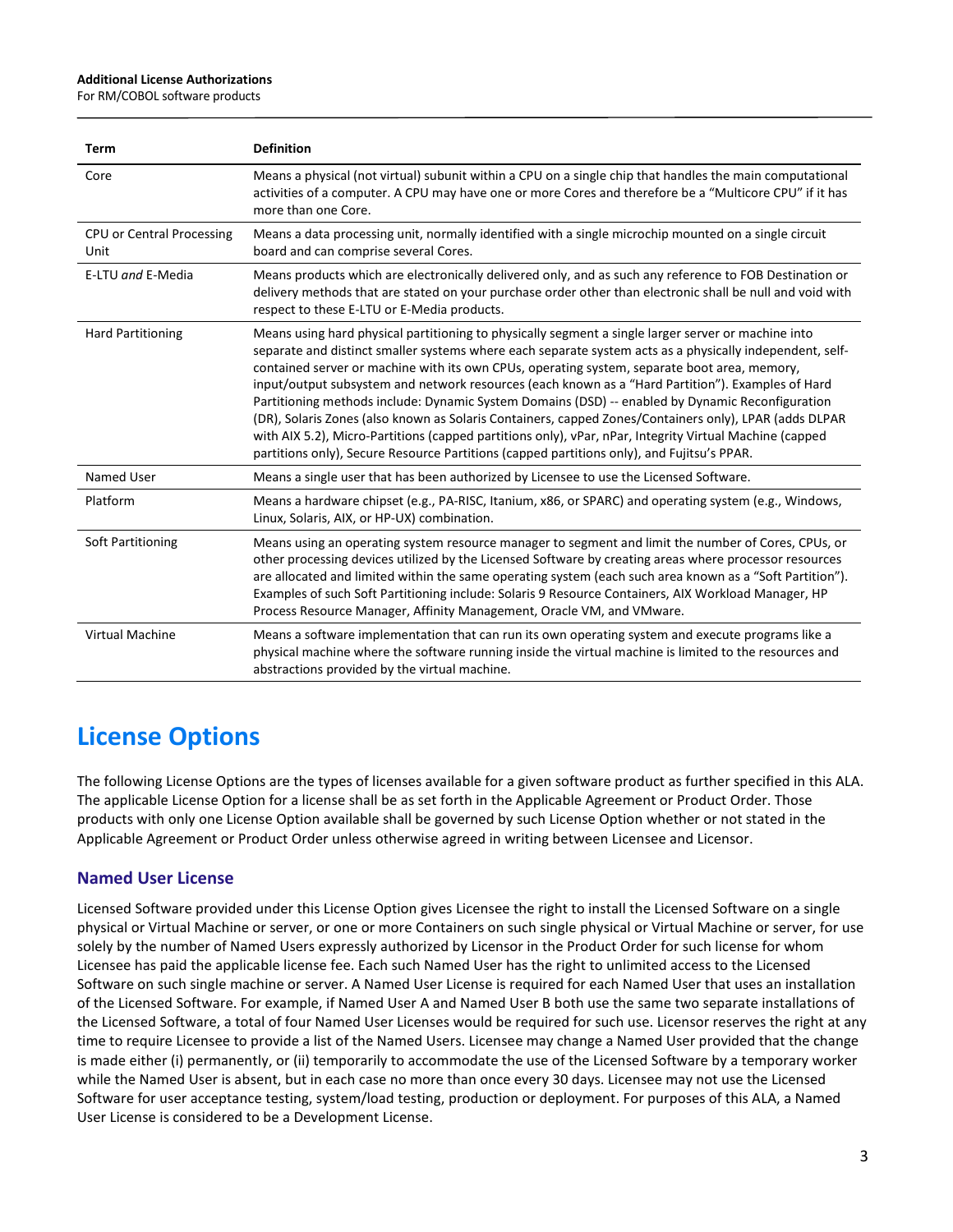## **Server License (Concurrent Users)**

Licensed Software provided under this License Option gives Licensee the right to install the Licensed Software on a single physical machine or server or Virtual Machine, or one or more Containers on such physical single machine or server or Virtual Machine, for use by the maximum number of Concurrent Users expressly authorized by Licensor in the Product Order for such license for whom Licensee has paid the applicable license fee. **The Licensed Software may not be used or accessed by any other software or hardware device that does not require an individual to use or access it including, without limitation, Batch Processing.** A Server License (Concurrent Users) cannot be split into multiple licenses of lesser quantity (e.g., a license for 10 Concurrent Users cannot be split into two licenses of five Concurrent Users each) without Licensor's prior written consent and possible provision of different license keys. This License Option may be further subject to the Additional License Options set forth below in this ALA. For purposes of this ALA, a Server License (Concurrent Users) is considered to be a Deployment License.

# **Server License (per core)**

Licensed Software provided under this License Option gives Licensee the right to install the Licensed Software on a single physical machine or server ("Host Server"), or one or more Containers on the Host Server (provided such Containers are not running in a Soft Partition or Virtual Machine unless Licensee has purchased the Virtualization License Extension or otherwise been granted such rights separately from Micro Focus), and have the Licensed Software executed by up to the total number of Cores specified for the license in the applicable Product Order ("License Specification"). If the number of Cores is not specified for a CPU in the event a CPU is specified in the License Specification, such CPU shall be considered to be single-Core. A license covering all physical Cores that are contained in and/or can be accessed by the Host Server ("Total Processors") is required with all applicable license fees paid, even if one or more of such Cores are not accessing or running the Licensed Software for any reason, including, for example, installation of the Licensed Software in a Container that has fewer than the Total Processors allocated to it. For example, if 32 Cores are the Total Processors on the Host Server, but only 16 Cores are utilized to execute the Licensed Software, a 32-Core license is required notwithstanding the fact that 16 of the 32 Cores may not actually be accessing the Licensed Software. Each Core on a multi-core CPU requires a license covering each such Core. For example a Host Server with Total Processors consisting of a single quad-core CPU will require a 4-Core license.

Licensed Software provided under this License Option is for use by an unlimited number of Licensee's internal users, other software devices and hardware devices. **Server License (per core) is the only license type authorized for any Batch Processing.** Licensor reserves the right at any time to require Licensee to provide a specification of the Host Server. Licensee is required to purchase a license for the Total Processors on each Host Server that accesses or uses the Licensed Software either directly or indirectly through any other software program, regardless of how such access occurs, or if the Host Server, CPU or operator uses any hardware or software that reduces the apparent number of Cores or other processing devices that are using the Licensed Software, such as by using a terminal service. This License Option may be further subject to the Additional License Options set forth below in this ALA. For purposes of this ALA, Server License (per core) is considered to be a Deployment License.

#### **Additional License Options**

The following additional License Options may also apply to one of the License Options above if set forth in the applicable Product Order notwithstanding anything else to the contrary in this ALA:

#### **Test License**

Licensed Software provided under this License Option gives Licensee a limited license to use the Licensed Software solely for Licensee's internal testing purposes on a single computer subject to this section and the restrictions applicable to the type of license specified in the applicable Product Order (e.g., Server License (per core)) as set forth elsewhere in this ALA. In the event of a conflict, the terms and conditions in this section shall prevail. At no time may Licensee use the Licensed Software for development, commercial, or production purposes, nor may Licensee reproduce or distribute the Licensed Software or any software application programs created with it. Licensee's results of benchmark or other performance tests run on or using the Licensed Software may not be disclosed to any third party without Licensor's prior written consent.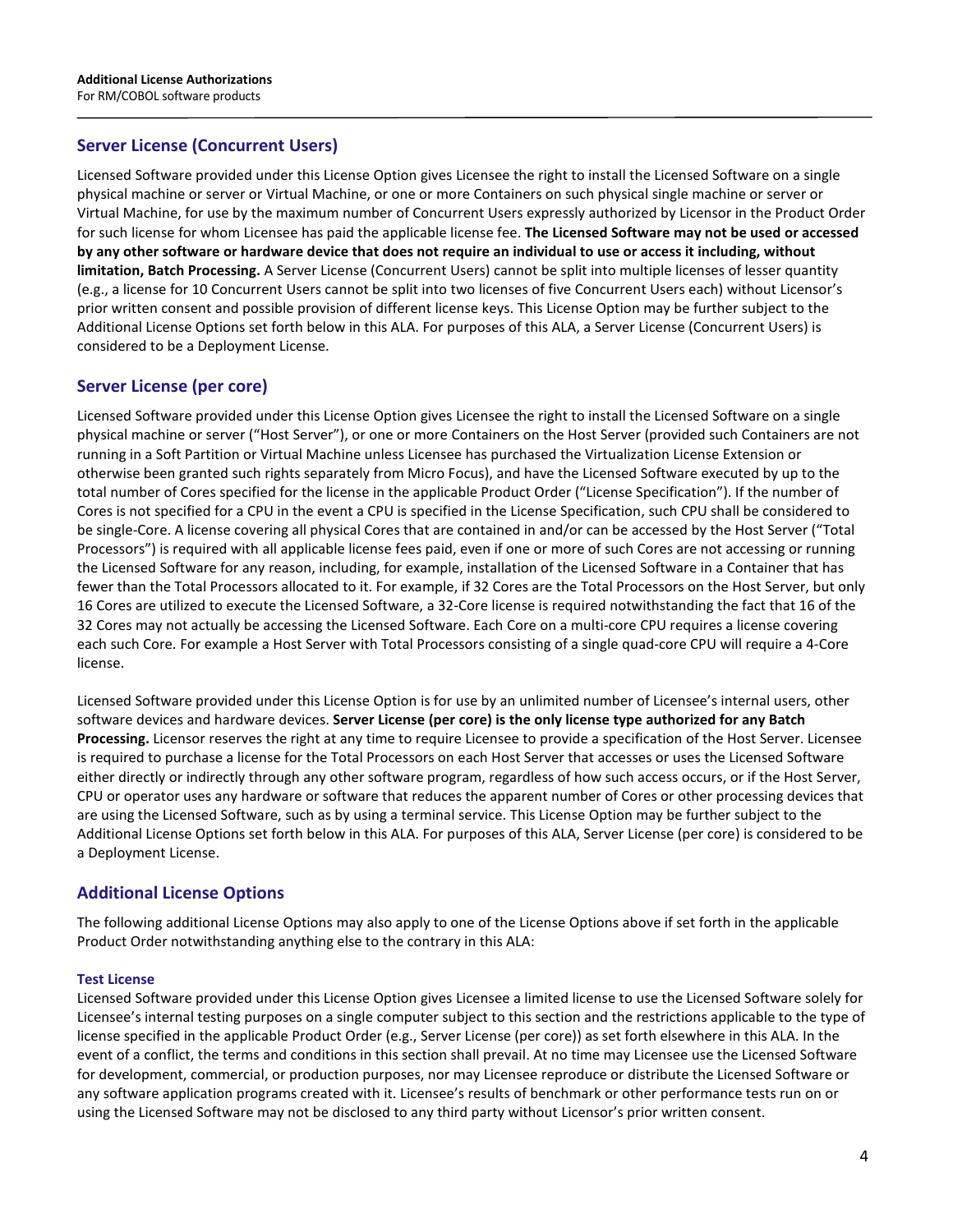#### **Disaster Recovery License**

Licensed Software provided under this License Option gives Licensee a limited license to use the Licensed Software solely on a Disaster Recovery System subject to this section and the restrictions applicable to the type of license specified in the applicable Product Order (e.g., Server License (per core)) as set forth elsewhere in this ALA. In the event of a conflict, the terms and conditions in this section shall prevail. A Disaster Recovery System is a single machine on which the Licensed Software is installed but is not instantiated, running, or otherwise in use except: (i) if a disaster arises and the single machine for which the Disaster Recovery System is configured to recover or replace (known as the "Primary Machine" in this clause) is unavailable, (ii) for the purposes of periodic disaster recovery testing, and/or (iii) for periodic system diagnostics or maintenance of the Disaster Recovery System itself. A Disaster Recovery License cannot be used: (a) concurrently with any other license for the Licensed Software or in any production, test, or development environments except while the Primary Machine is being recovered or replaced in a disaster recovery situation, or (b) for load-balancing, failover, testing (other than disaster recovery testing), clustering, or training purposes. Additional copies for use in production, test, and/or development environments, or for load-balancing, failover, clustering, or training purposes, must be purchased separately. The license quantity and metric of any Disaster Recovery License installed may not be less than the license quantity and metric of the standard license for the Licensed Software on the Primary Machine.

#### **Failover License**

Licensed Software provided under this License Option gives Licensee a limited license to use the Licensed Software solely on a Failover System subject to this section and the restrictions applicable to the type of license specified in the applicable Product Order (e.g., Server License (per core)) as set forth elsewhere in this ALA. A Failover System is a single machine on which the Licensed Software is installed and running, but only used to prepare for the recovery or replacement of the single machine for which the Failover System is configured to recover or replace (known as the "Primary Machine" in this clause), up to and including real-time data backups, mirroring, or any other activity to allow a synchronized switch-over from the Primary Machine. Licensee may not use the Failover License for any other purpose such as production, testing (other than failover testing), development, or training except during a disaster where the Primary Machine is unavailable. Licensee may not use the Licensed Software for load-balancing or clustering; a separate license for each of those use cases is required to be purchased by Licensee. The license quantity and metric of any Failover License installed may not be less than the license quantity and metric of the standard license for the Licensed Software on the Primary Machine.

#### **Batch License**

Where any Licensed Software is designated as a Batch License or "Batch-Only" in the applicable Product Order using such description or similar terminology, such Licensed Software may only be used to perform batch processing on a single computer subject to the restrictions applicable to the type of license specified in the applicable Product Order (e.g., Server License (per core)) as set forth elsewhere in this ALA. In the event of a conflict, the terms and conditions in this section shall prevail.

#### **Virtualization License Extension**

For a license for which a Virtualization License Extension has been purchased, the restrictions applicable to the type of license specified in the applicable Product Order (e.g., Server License (per core)) as set forth elsewhere in this ALA for such license shall apply subject to the terms in this clause. For as long as such license is current on support and maintenance with Licensor, such license can be installed, used, or accessed on, in, or from a Virtual Machine. Such license may not be installed or used in a public cloud service. With respect to licenses based on processing devices such as Cores, the Licensed Software may be installed and used on any number of instances provided that the collective amount of licensed processing devices accessible by those instances does not exceed the applicable license quantity. For example, for Core-based licenses, the license can be used on any number of instances provided that the collective amount of Cores or vCPUs accessible by those instances does not exceed the applicable license quantity. An instance may be within a single Virtual Machine or Container that is not necessarily tied to just one physical machine. Licensee may make one (1) failover or disaster recovery copy of the Virtual Machine or Container in which the Licensed Software is installed and instantiate such Virtual Machine or Container in the event and for as long as the primary installation is unavailable.

#### **Third Party Usage License Extension**

For a license for which a Third Party Usage License Extension has been purchased, such license can be used by third party contractors of Licensee, notwithstanding any restriction to the contrary in the Applicable Agreement, provided that (1) each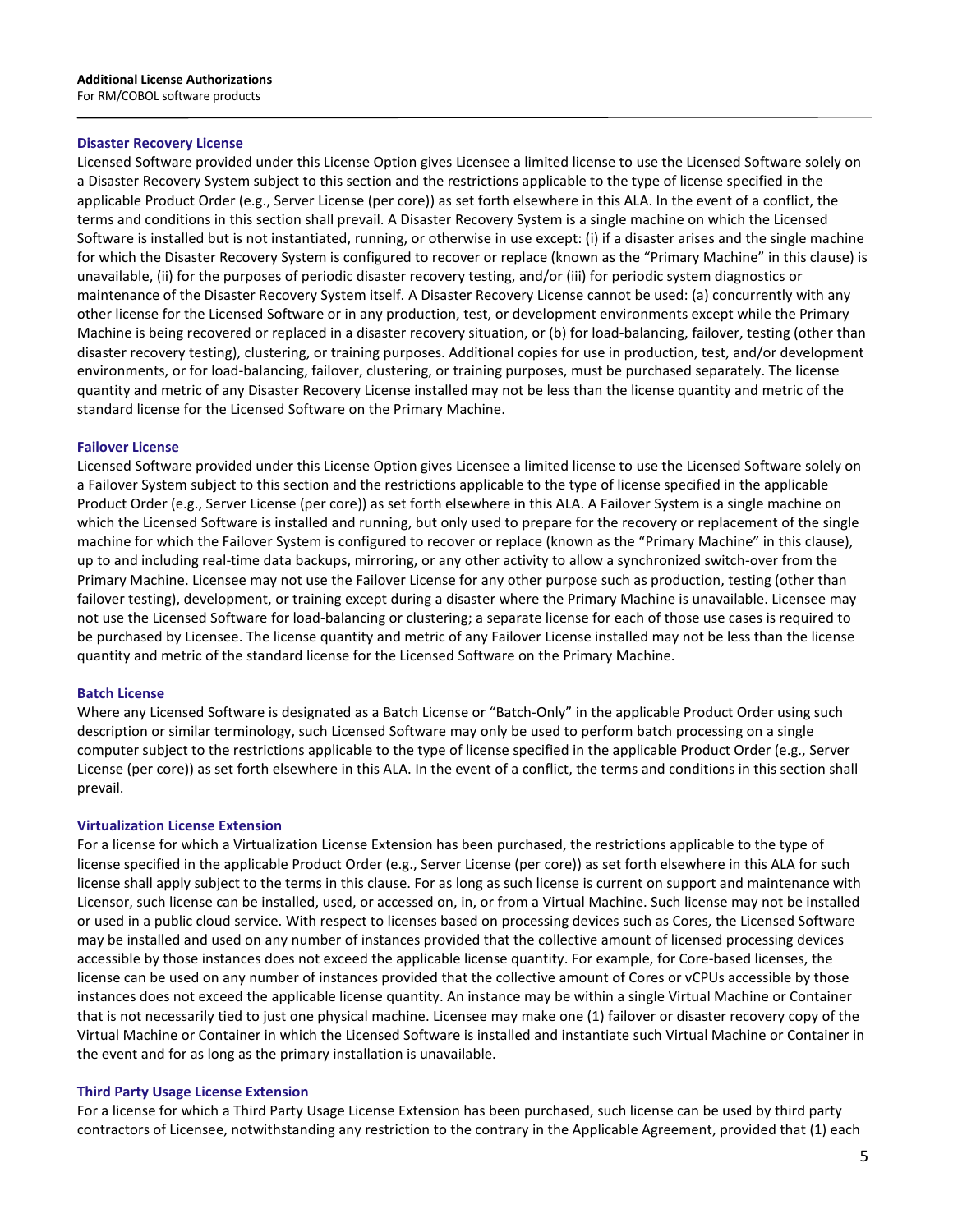#### **Additional License Authorizations** For RM/COBOL software products

such third party is under a written obligation of confidentiality and restrictions of use which provide for protections and limitations of use of the license no less restrictive than the Applicable Agreement, (2) the license will only be used on behalf of Licensee, (3) such use is subject to the terms and conditions of the Applicable Agreement, and (4) Licensee remains liable for any breach by any such third party of the terms of the Applicable Agreement.

#### **Off Continent License Extension**

For a license for which an Off Continent License Extension has been purchased, such license can be used worldwide, except where prohibited by applicable law, notwithstanding any restriction to the contrary in the Applicable Agreement.

# **Software Specific Terms**

#### **Relativity Data Manager**

The following License Options apply: Server License (Concurrent Users).

#### **Relativity Data Server**

The following License Options apply: Server License (Concurrent Users), Server License (per core).

#### **Relativity DBA**

The following License Options apply: Server License (Concurrent Users).

#### **Relativity Designer**

The following License Options apply: Server License (Concurrent Users).

#### **RM/COBOL Deployment System**

The following License Options apply: Server License (Concurrent Users).

With any valid and properly granted license to this Licensed Software, Licensee may reproduce and distribute internally, in whole or in part, subject to the applicable License Option as set forth in this ALA and the applicable Product Order, any software application program created by Licensee using Visual COBOL (if separately licensed to Licensee by Licensor) ("Licensee Application Software"). In such event Licensee shall (a) include Licensor's copyright notice for the Licensed Software on any product label and as a part of any sign-on message for such Licensee Application Software product; and (b) indemnify, hold harmless and defend Licensor and its third-party suppliers from and against any claims or lawsuits, including attorneys' fees, legal fees and court costs that arise out of, or result from, the use or distribution of such Licensee Application Software.

Licensee can only reproduce and distribute Licensee Application Software to third parties after entering into a separate distribution agreement with Licensor. Usage and distribution of the Licensee Application Software arises both by the explicit distribution of any Licensee Application Software and by the implicit distribution and usage of any of the Licensee Application Software's functionality when linked into another software application program. Access and/or use of data, results and/or output obtained and/or generated, either directly or indirectly, and in any format whatsoever, through the use of any Licensed Software (such as when a user accesses an application that calls or uses output from another application running the Licensed Software, whether or not on the same machine or server) are deemed to be access and/or use of such Licensed Software. Licensor offers specific production licensing options for distribution to third parties which vary depending upon the license fees paid by Licensee and Licensee should contact its Licensor sales representative for more details.

#### **RM/COBOL Development System**

The following License Options apply: Named User License, Server License (Concurrent Users).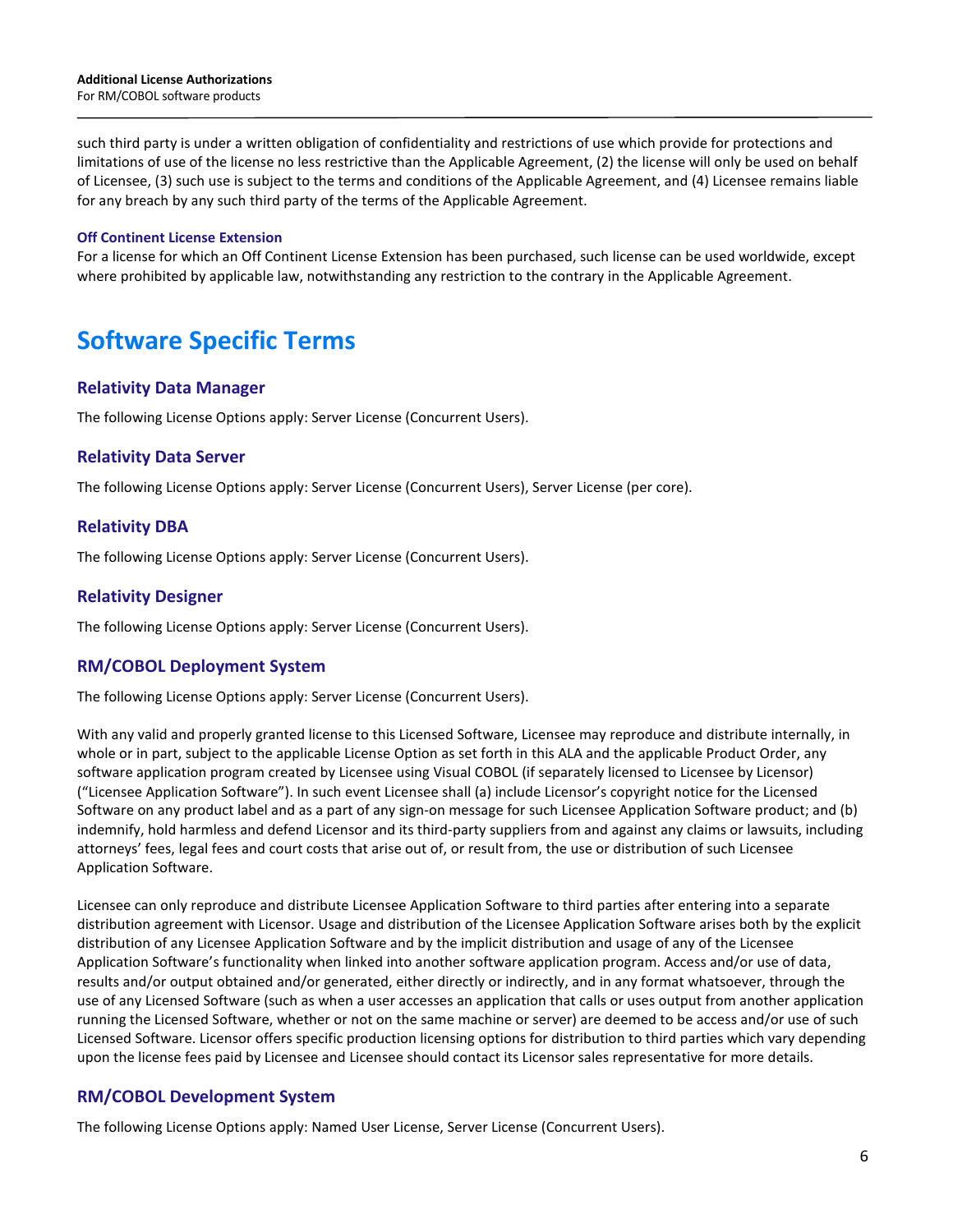Licensee shall not use the Licensed Software, nor reproduce or distribute any files supplied as part of the Licensed Software, in order to create a compiler, interpreter, runtime support product or any other product that is generally competitive with or a substitute for the Licensed Software or any other Licensor product.

This Licensed Software may include or generate limited licenses for RM/COBOL Runtime System or other application deployment product. If such licenses are included or generated, these limited licenses are provided solely for use by the licensed user(s) of the Licensed Software in order to unit test an application developed with the Licensed Software on the same machine or server used to develop the application and may not be used for system testing, production or deployment. Any use of this limited license outside of the development and unit testing of such applications is not permitted.

# **RM/COBOL Runtime System (all variants)**

The following License Options apply: Server License (Concurrent Users), Server License (per core).

With any valid and properly granted license to this Licensed Software, Licensee may reproduce and distribute internally, in whole or in part, subject to the applicable License Option as set forth in this ALA and the applicable Product Order, any software application program created by Licensee using Visual COBOL (if separately licensed to Licensee by Licensor) ("Licensee Application Software"). In such event Licensee shall (a) include Licensor's copyright notice for the Licensed Software on any product label and as a part of any sign-on message for such Licensee Application Software product; and (b) indemnify, hold harmless and defend Licensor and its third-party suppliers from and against any claims or lawsuits, including attorneys' fees, legal fees and court costs that arise out of, or result from, the use or distribution of such Licensee Application Software.

Licensee can only reproduce and distribute Licensee Application Software to third parties after entering into a separate distribution agreement with Licensor. Usage and distribution of the Licensee Application Software arises both by the explicit distribution of any Licensee Application Software and by the implicit distribution and usage of any of the Licensee Application Software's functionality when linked into another software application program. Access and/or use of data, results and/or output obtained and/or generated, either directly or indirectly, and in any format whatsoever, through the use of any Licensed Software (such as when a user accesses an application that calls or uses output from another application running the Licensed Software, whether or not on the same machine or server) are deemed to be access and/or use of such Licensed Software. Licensor offers specific production licensing options for distribution to third parties which vary depending upon the license fees paid by Licensee and Licensee should contact its Licensor sales representative for more details.

# **RM/COBOL SDK**

The following License Options apply: Server License (Concurrent Users).

# **RM/InfoExpress Server**

The following License Options apply: Server License (Concurrent Users), Server License (per core).

# **WOW Extensions**

The following License Options apply: Server License (Concurrent Users).

# **Xcentrisity Business Information Server (all variants)**

The following License Options apply: Server License (Concurrent Users), Server License (per core).

Each license may indicate that it is for local area network usage ("LAN") or wide area network usage ("WAN"). A LAN license may only be installed and used on one server, whereas a WAN license may be installed and used on any number of servers, both subject to the license quantity and metric purchased.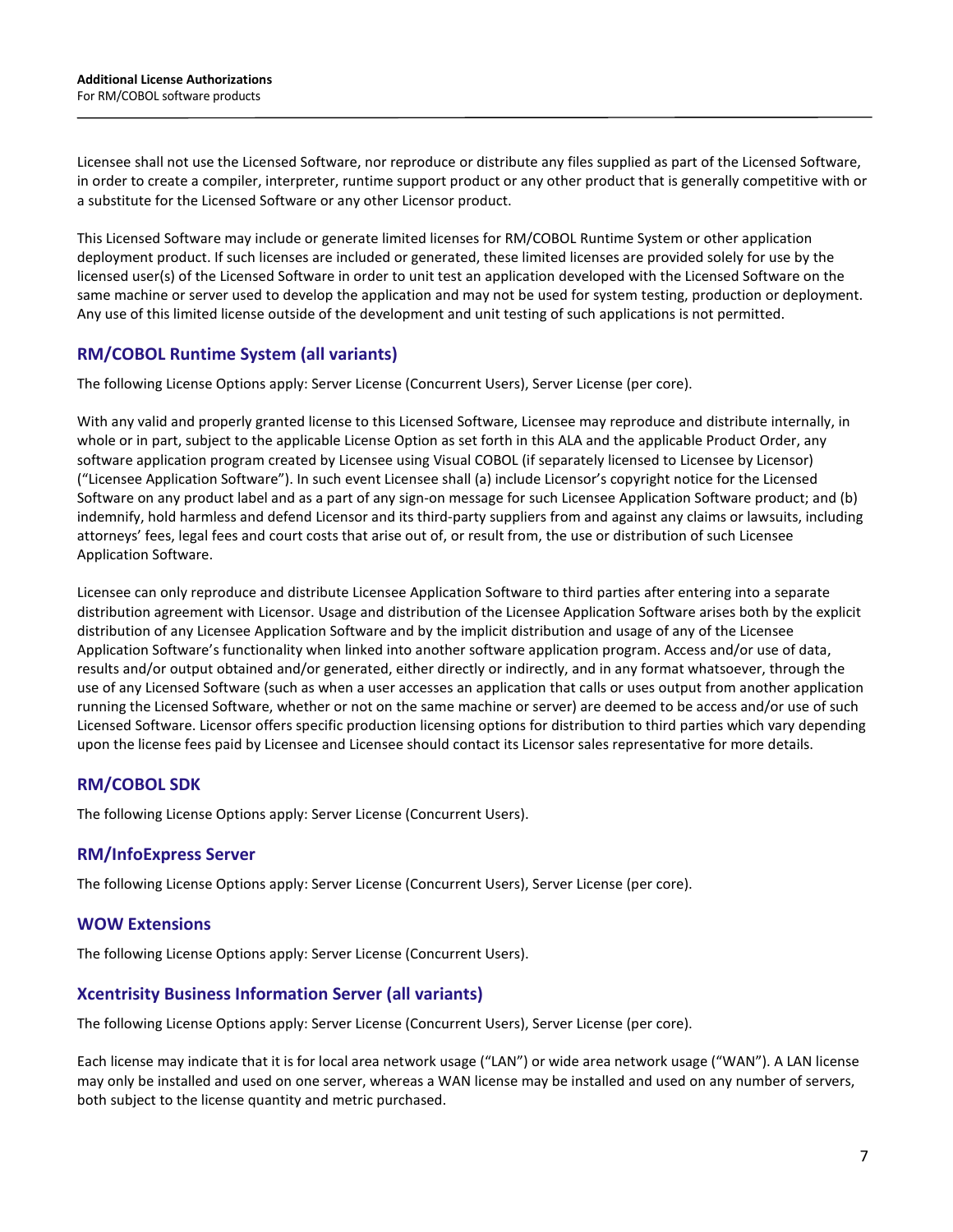### **XML Extensions**

The following License Option applies: Server License (Concurrent Users).

# **Additional License Terms**

The following additional license terms shall apply to any software governed by this ALA:

#### **Additional License Restrictions**

Licensee shall not:

- 1. Permit use or access by any third party to any output directly or indirectly created by the Licensed Software without first paying Licensor any applicable additional fees required by Licensor and entering into a separate distribution license agreement with Licensor. For the avoidance of doubt, third party(ies) include without limitation contractors, outsourcers, Licensee's customers and the public.
- 2. Transfer, ship or use the Licensed Software outside the continent in which it was originally licensed to Licensee without first purchasing an Off-Continent License Extension or otherwise paying Licensor any applicable additional fees required by Licensor. For purposes of the foregoing, "continent" shall mean North America, South America, Europe, Africa, Asia, Australia, or Antarctica.
- 3. Install, use, or access the Licensed Software on, in, or from a Hard Partition, Soft Partition, or Virtual Machine, except where Licensee is otherwise expressly authorized in each instance by Licensor in the applicable Product Order or otherwise in writing separate from this ALA (the "Authorization") which in each event will be subject to Licensee's payment to Licensor of additional applicable fees required by Licensor and, if requested by Licensor, Licensee's written confirmation to Licensor of Licensee's planned installation environment signed by a director or officer of Licensee (accompanied by all information as Licensor reasonably requires to verify). Except as otherwise specified in the Authorization, where authorized in accordance with the foregoing and to the extent applicable to the subject license: (i) such Hard Partition, Soft Partition, or Virtual Machine, may only be tied to one physical machine and shall be considered the entire machine for licensing purposes; and (ii) Licensee shall provide to Licensor, at such times as Licensor may reasonably request, confirmation that Licensee's computer systems comply with the applicable Authorization and the requirements of this ALA. Such confirmation shall be signed by a director or officer of Licensee and shall be accompanied by all information as Licensor reasonably requires to verify that Licensee is utilizing the Licensed Software in compliance with the terms and conditions of this ALA and the Applicable Agreement, including without limitation any relevant hypervisor logs. The foregoing is in addition to Licensor's audit rights under the Applicable Agreement.
- 4. Utilize any software application and/or program created, in whole or in part, with any Development License without first purchasing a valid and properly granted Deployment License.
- 5. Install, access or use the Licensed Software on a Platform other than the Platform for which the Licensed Software was originally licensed to Licensee. Additional licenses for use of the Licensed Software on a Platform other than the one set forth in the applicable Product Order may be available upon payment of an additional license fee.

#### **All-or-None Support and Maintenance**

Where Licensee purchases support and/or maintenance for the Licensed Software, Licensee hereby agrees that it shall purchase such support and/or maintenance services for all of Licensee's licensed units of such Licensed Software including all related Development Licenses and Deployment Licenses.